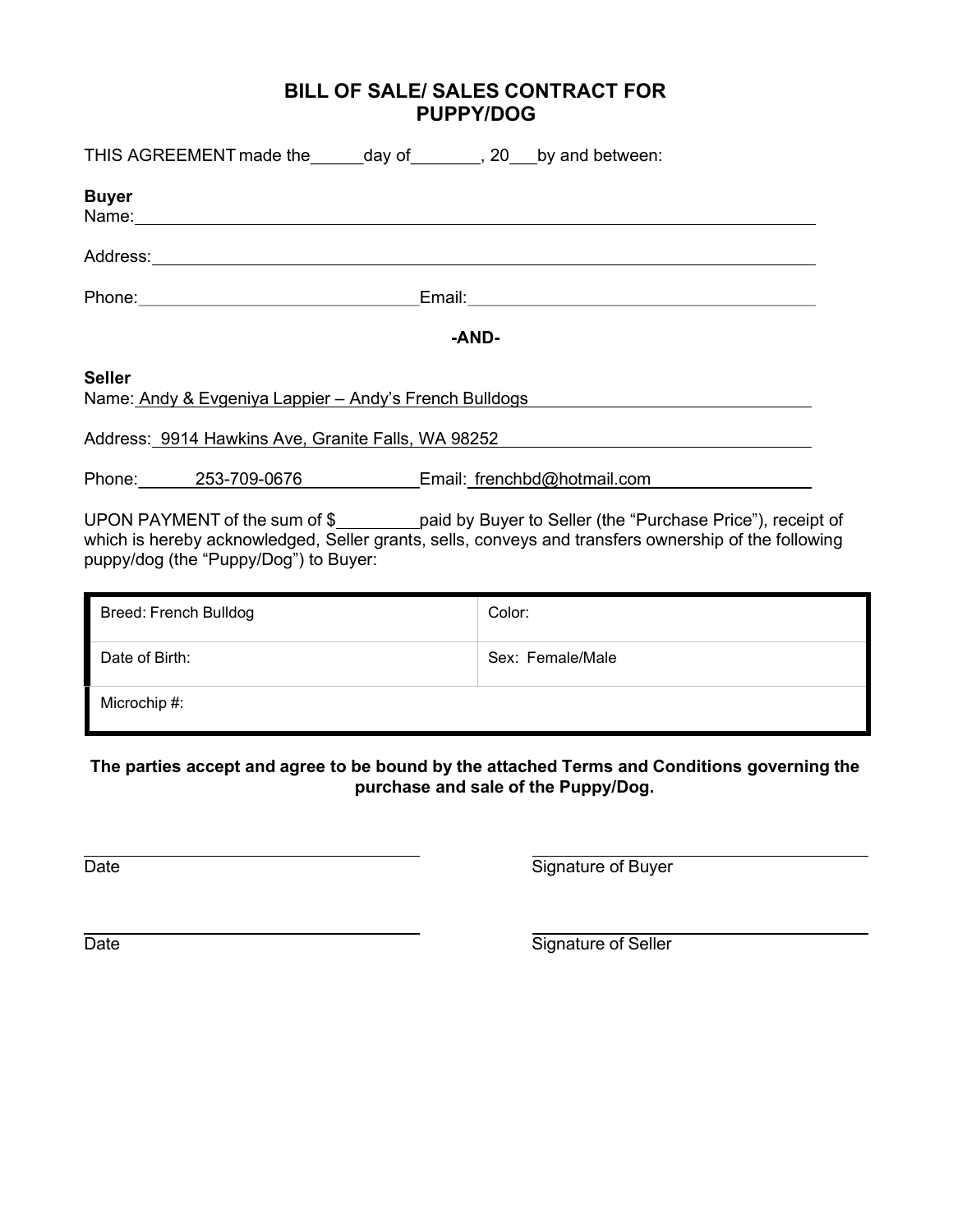# TERMS AND CONDITIONS

## 1. Deposit, Payment of Purchase Price

Buyer has paid a deposit of \$\_\_\_\_\_\_\_\_\_\_\_\_\_, with the balance of \$\_\_\_\_\_\_\_\_\_\_\_due to Seller. The expected delivery date is  $\frac{1}{\sqrt{1-\frac{1}{n}}}$ , or such other date as the parties may mutually expected on such other date as the parties may mutually agree. Payment of the balance may be made by Cash, Cashier's Check, Money Order, Venmo, Cash App, Zelle, PayPal, Apple Pay, Google Pay, or by Square(+3%). Final payment will be made by agreed upon method the day the puppy is picked up. No personal checks are allowed unless previously discussed. Deposits are non refundable but can be transferred if previously discussed.

## 2. Transfer of Ownership.

Upon payment in full of the purchase Price, Seller shall promptly take all actions require to officially transfer ownership of the Puppy/Dog to Buyer.

## 3. Seller's Representations and Warranties

Seller represents and warrants to Buyer that:

- A. Seller is the legal and true owner of the Puppy/Dog and that Seller has full right and authority to sell the Puppy/Dog.
- **B.** The Puppy/Dog is being sold free and clear of any lien, security interest, charge, or other encumbrance.
- C. The Puppy/Dog has received no special training.
- D. Seller guarantees that the Puppy/Dog is purebred.
- E. The Puppy/Dog is not registered with AKC or FCI and is not eligible to be registered.
- F. Prior to taking ownership, the Puppy/Dog will have received a veterinary examination, at least one set of vaccinations, and dewormed.
- G. It is understood that the Seller assumes no responsibility after the Puppy/Dog leaves the premises for any change of mind of the Buyers behalf such as landlords' disapproval, allergies, disagreement with family, trouble with housebreaking, etc.
- H. The Puppy/Dog is in good health and free of communicable diseases at the time of this sale. Buyer has 3 days from the delivery date to have the Puppy/Dog examined by a licensed veterinarian, at Buyer's cost. If the Puppy/Dog fails the examination, Buyer may return the Dog, with a written statement from the veterinarian, for a full refund (minus shipping if applicable) or provide a different puppy (when or if one is available). Failure by Buyer to have the Puppy/Dog examined within the 3 day period will nullify this warranty unless previously discussed. If Buyer chooses to keep the Puppy/Dog, no replacement will be given, and all medical costs and treatment are sole responsibility of the Buyer. This health guarantee will be null and void.
- I. The Puppy/Dog is warranted for one year against fatal and life altering congenital disease including kidney, heart, pancreas, spine, and liver problems. Conditions must be of a severe and lifethreatening nature.
	- i) Life threating heart defects (heart murmurs must be a grade 4 or higher).
	- ii) Neurological disorders.
	- iii) Liver shunts.
	- iv) Luxating patella's (must be at least a grade 4 to warrant a replacement).
	- v) Severe hip dysplasia (must be confirmed by a Xray and be graded severe and requiring euthanasia or surgery. Mild/moderate dysplasia is not covered as it is impossible to determine if it is congenital or environmental. Environmental means through repeated trauma to the undeveloped joints through rough play, too much exercise, jumping on and off furniture and decks, etc.)
- J. The Puppy/Dog must show defect within one year of age. The Buyer must produce reports from two licensed veterinarians from two unassociated veterinarian clinics. These reports must reach the same diagnosis and conclusion. The Buyer must obtain all veterinarian records and forward to the Seller within 48 hours of the first diagnosis.